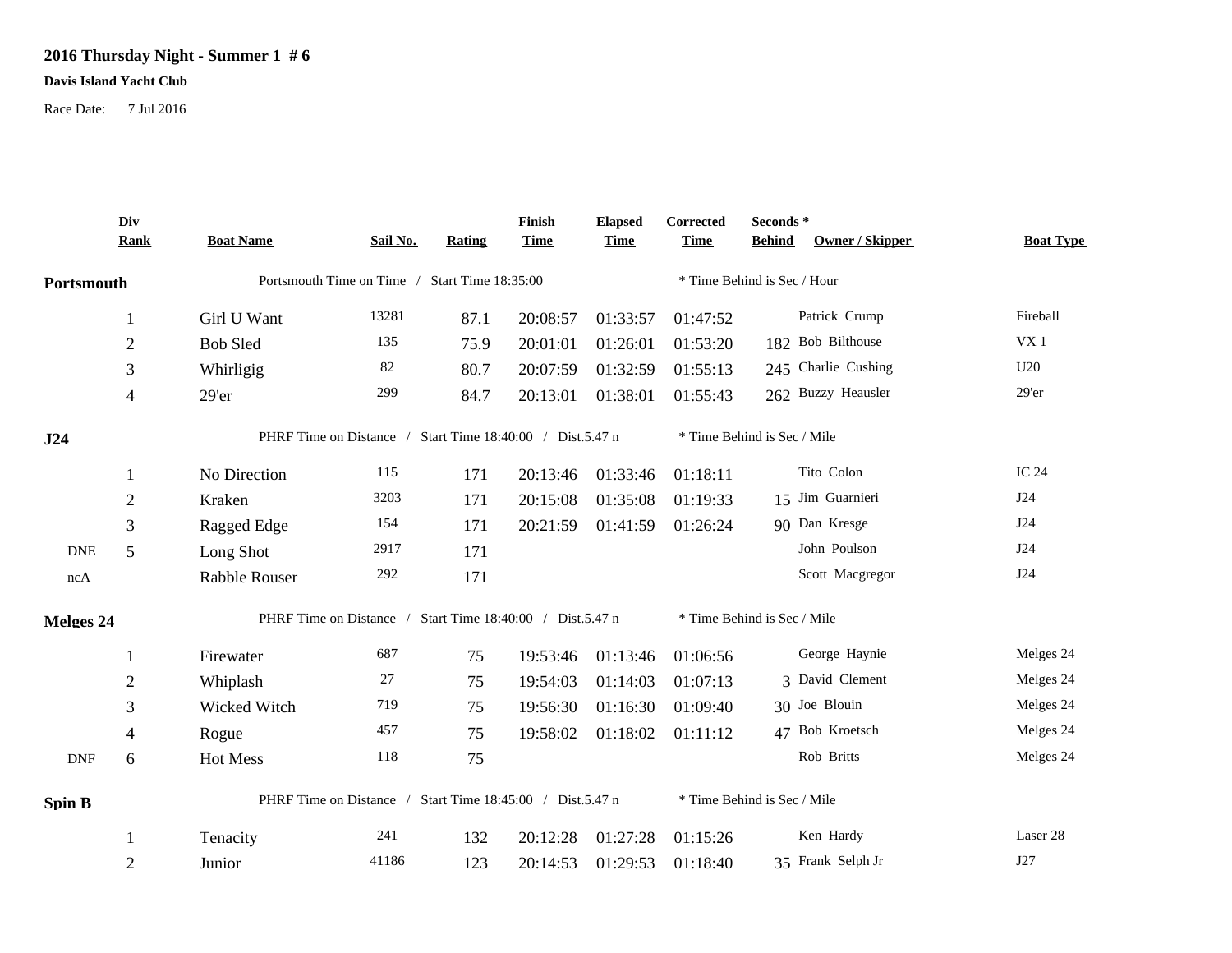|                             | 3              | Dr Bligh                                                  | $30\,$                                                    | 132 | 20:19:56 | 01:34:56          | 01:22:54                    | 82 Michael Maher         | S <sub>2</sub> 9.1 |  |
|-----------------------------|----------------|-----------------------------------------------------------|-----------------------------------------------------------|-----|----------|-------------------|-----------------------------|--------------------------|--------------------|--|
|                             | 4              | Mal De Mer                                                | 747                                                       | 156 | 20:23:38 | 01:38:38          | 01:24:25                    | 99 Richard Karran        | Wavelength 24      |  |
|                             | 5              | Privateer                                                 | 282                                                       | 132 | 20:23:48 | 01:38:48          | 01:26:46                    | 124 Chris Jones          | S <sub>2</sub> 9.1 |  |
| <b>OCS</b>                  | $8\,$          | Volcano                                                   | 7170                                                      | 111 | 20:19:24 |                   |                             | 97 Don Rychel            | Tripp 26           |  |
| <b>DNE</b>                  | $8\,$          | Meltemi                                                   | 40787                                                     | 132 |          |                   |                             | Alex Korakis             | S <sub>2</sub> 9.1 |  |
| Spin A                      |                |                                                           | PHRF Time on Distance / Start Time 18:50:00 / Dist.5.47 n |     |          |                   | * Time Behind is Sec / Mile |                          |                    |  |
|                             | 1              | Rocket                                                    | $\sqrt{48}$                                               | 72  | 20:13:36 | 01:23:36          | 01:17:02                    | Grimsdale/ Nelson        | J35                |  |
|                             | $\overline{c}$ | Mad Cow 2                                                 | 46453                                                     | 57  | 20:13:14 | 01:23:14          | 01:18:02                    | 11 Ed Ruark/ Dave German | $B-32$             |  |
|                             | 3              | Fire & Ice                                                | 83198                                                     | 81  | 20:17:09 | 01:27:09          | 01:19:46                    | 30 George Cussins        | J105               |  |
|                             |                | No Limit                                                  | 39526                                                     | 42  | 20:14:58 | 01:24:58          | 01:21:08                    | 45 Neal Burns            | Farr 395           |  |
|                             | 5              | Wired                                                     | 39511                                                     | 42  | 20:17:13 | 01:27:13          | 01:23:23                    | 70 Brocks/ Achilles      | Farr 395           |  |
|                             | 6              | Hot Water                                                 | 42696                                                     | 72  | 20:25:50 | 01:35:50          | 01:29:16                    | 134 Jose Suarezhoyos     | J35                |  |
|                             | 7              | Tampa Girl                                                | 83242                                                     | 54  | 20:31:41 | 01:41:41          | 01:36:46                    | 216 Bill Terry           | J120               |  |
| $\ensuremath{\mathsf{DNF}}$ | 9              | J-Hawk                                                    | 46625                                                     | 72  |          |                   |                             | Dave Arata               | J105               |  |
| Non Spin A                  |                | PHRF Time on Distance / Start Time 18:55:00 / Dist.3.06 n |                                                           |     |          |                   | * Time Behind is Sec / Mile |                          |                    |  |
|                             | -1             | W T Flyer                                                 | 97                                                        | 153 | 20:11:51 | 01:16:51          | 01:09:03                    | Ullman/ Bostick          | Pearson 30         |  |
|                             | $\overline{c}$ | Long Gone                                                 | 10225                                                     | 161 | 20:13:28 | 01:18:28          | 01:10:15                    | 24 Phil Walller          | Morgan 42          |  |
| <b>DNE</b>                  | 5              | <b>Boat</b>                                               | 57                                                        | 180 |          |                   |                             | Larry Willis             | Wavelength         |  |
| <b>DNE</b>                  | 5              | Rock On                                                   | 335                                                       | 190 |          |                   |                             | Toro/ Figley             | Catalina 36        |  |
| <b>Non Spin B</b>           |                |                                                           | PHRF Time on Distance / Start Time 18:55:00 / Dist.3.06 n |     |          |                   | * Time Behind is Sec / Mile |                          |                    |  |
|                             | -1             | Volant II                                                 | 99                                                        | 202 |          | 20:08:40 01:13:40 | 01:03:22                    | John Gifford             | J22                |  |
| <b>DNE</b>                  | 5              | Sea Chelle                                                | 172                                                       | 223 |          |                   |                             | Steve Lewis              | Hunter 29.5        |  |
| <b>DNE</b>                  | 5              | Gypsy                                                     | 77                                                        | 280 |          |                   |                             | Stephen Brooks           | Allied Seawind 32  |  |
| <b>DNE</b>                  | 5              | Komus                                                     | 283                                                       | 241 |          |                   |                             | Rusty Shenk              | Morgan 24          |  |
| <b>Racer Cruiser</b>        |                | PHRF Time on Distance / Start Time 18:55:00 / Dist.3.06 n |                                                           |     |          |                   | * Time Behind is Sec / Mile |                          |                    |  |
|                             | $\mathbf{1}$   | Wing It                                                   | 43620                                                     | 126 | 19:58:01 | 01:03:01          | 00:56:35                    | Mike Doyle               | Irwin Citation     |  |
|                             | 2              | <b>Eagles Wings</b>                                       | 21004                                                     | 174 | 20:09:22 | 01:14:22          | 01:05:30                    | 175 Bill Cooper          | Tartan 34c         |  |
|                             | 3              | Intrepid                                                  | 41227                                                     | 78  | 20:09:06 | 01:14:06          | 01:10:07                    | 265 Jeff Russo           | J40                |  |